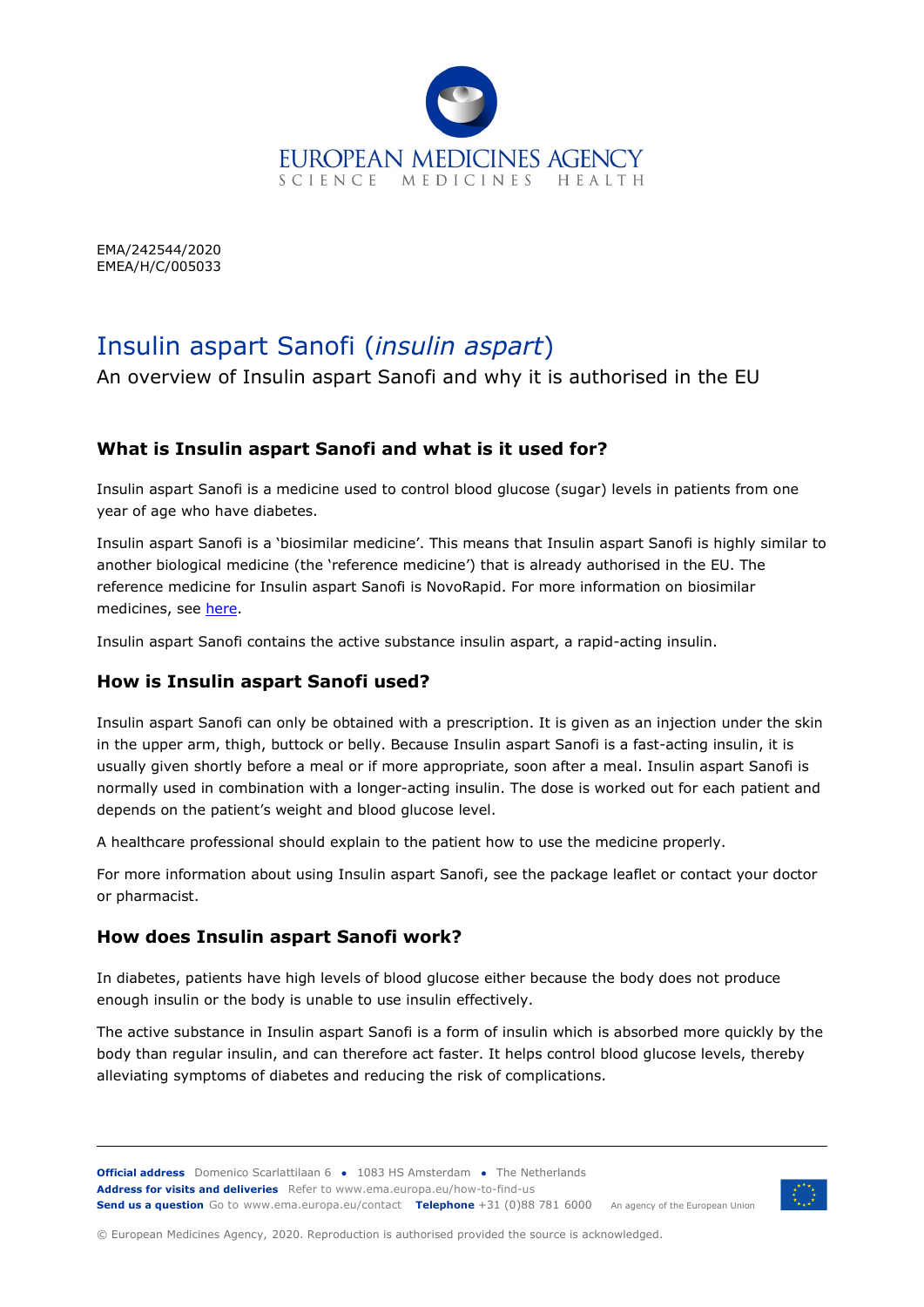## **What benefits of Insulin aspart Sanofi have been shown in studies?**

Laboratory studies comparing Insulin aspart Sanofi with NovoRapid have shown that the active substance in Insulin aspart Sanofi is highly similar to that in NovoRapid in terms of structure, purity and biological activity. Studies have also shown that giving Insulin aspart Sanofi produces similar levels of the active substance in the body to giving NovoRapid.

In addition, a study involving 597 patients already being treated with insulin for diabetes showed that 6-months' treatment using Insulin aspart Sanofi plus a longer-acting insulin (insulin glargine) was as effective in controlling blood sugar as a combination including NovoRapid and insulin glargine. The average HbA1c (a measurement that gives an indication of how well blood glucose levels are controlled over time) was 8.00% at the start in those treated with Insulin aspart Sanofi and 7.94% in those given NovoRapid; after 6 months it was 7.62% and 7.64% respectively.

Because Insulin aspart Sanofi is a biosimilar medicine, the studies on effectiveness and safety of insulin aspart carried out with NovoRapid do not all need to be repeated for Insulin aspart Sanofi.

#### **What are the risks associated with Insulin aspart Sanofi?**

The safety of Insulin aspart Sanofi has been evaluated, and on the basis of all the studies carried out the side effects of the medicine are considered to be comparable to those of the reference medicine NovoRapid.

The most common side effect with Insulin aspart Sanofi (which may affect more than 1 in 10 people) is hypoglycaemia (low blood glucose levels) and the medicine must not be given to people whose blood glucose level is already low.

For the full list of side effects and restrictions with Insulin aspart Sanofi, see the package leaflet.

## **Why is Insulin aspart Sanofi authorised in the EU?**

The European Medicines Agency decided that, in accordance with EU requirements for biosimilar medicines, Insulin aspart Sanofi has a highly similar structure, purity and biological activity to NovoRapid and is distributed in the body in the same way. In addition, studies in patients with diabetes have shown that the safety and effectiveness of Insulin aspart Sanofi is equivalent to that of NovoRapid.

All these data were considered sufficient to conclude that Insulin aspart Sanofi will behave in the same way as NovoRapid in terms of effectiveness and safety in its authorised uses. Therefore, the Agency's view was that, as for NovoRapid, the benefits of Insulin aspart Sanofi outweigh the identified risks and it can be authorised for use in the EU.

#### **What measures are being taken to ensure the safe and effective use of Insulin aspart Sanofi?**

Recommendations and precautions to be followed by healthcare professionals and patients for the safe and effective use of Insulin aspart Sanofi have also been included in the summary of product characteristics and the package leaflet.

As for all medicines, data on the use of Insulin aspart Sanofi are continuously monitored. Side effects reported with Insulin aspart Sanofi are carefully evaluated and any necessary action taken to protect patients.